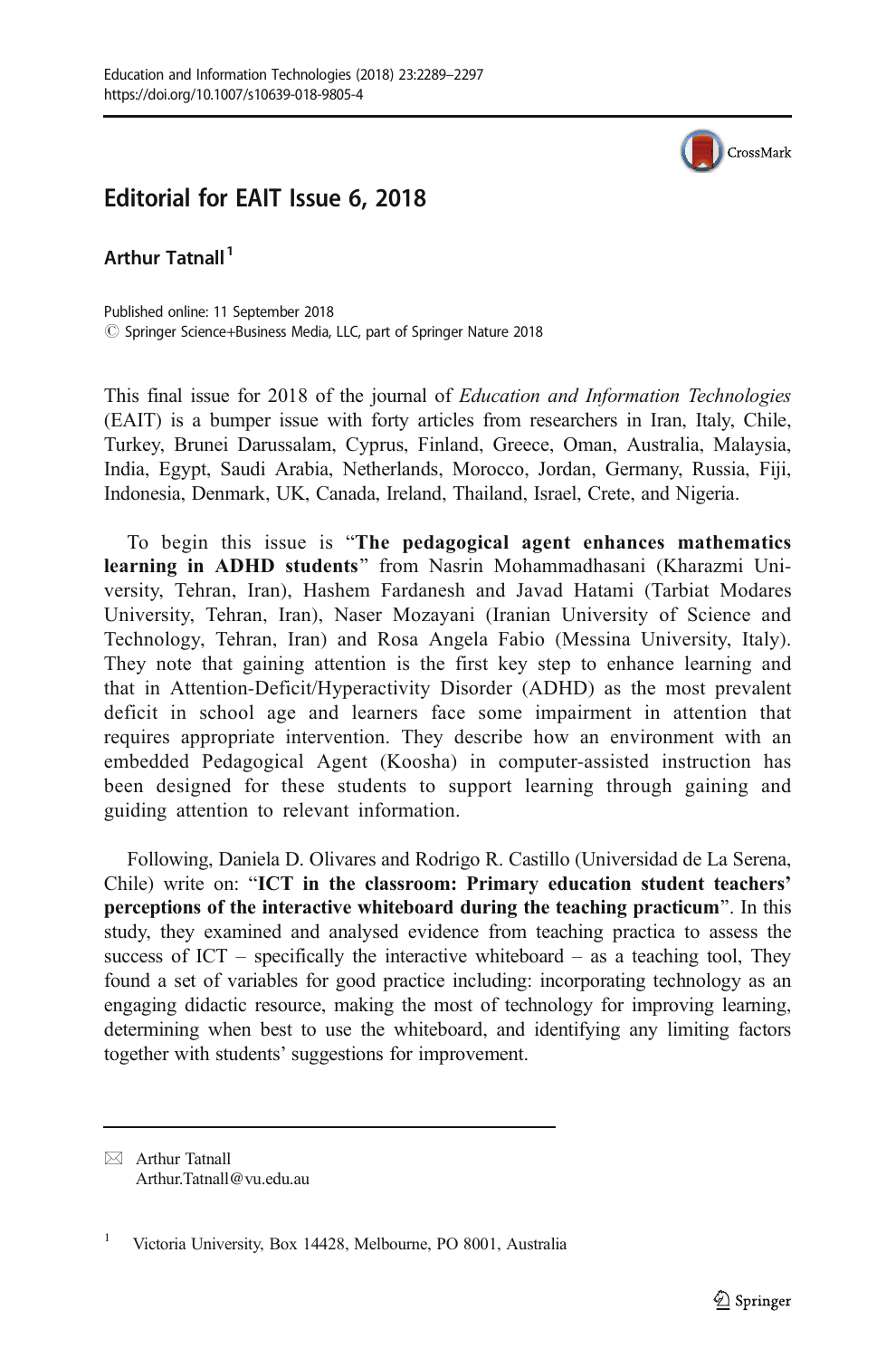"Investigating the effects of peer instruction on preservice mathematics teachers' achievements in statistics and probability^ comes from Yusuf Ziya Olpak, Serdal Baltaci and Muhammet Arican (Ahi Evran University, Kirsehir, Turkey), who investigated the effects of two different accountability scoring mechanisms, which were used during the peer instruction process, on pre-service middle school mathematics teachers' achievements in statistics and probability.

Next, Aqilah Nawwarah H.A. Rajak, Dk. Nurul Najiah Pg Abu Bakar, Nur Dina Azyyati Lajim, Nurul Hikmatull Su'aidah Haji Kamarulzaman, Siti Nur Fakhrinah Haji Karim and Mohammad Nabil Almunawar (Universiti Brunei Darussalam) investigate e-learning services acceptance in higher education institutions in Brunei Darussalam. BE-learning services acceptance in higher educational institutes: A case study in Brunei<sup>"</sup> looks at seven hypotheses, relating to independence (lecturer's characteristics, design of learning contents, teaching materials and playfulness), intermediary (perceived benefits and perceived ease of use) and dependent variables (intention to use elearning). Their analysis confirmed that the lecturer's characteristics, teaching materials, perceived ease of use and the intention to use e-learning correspond to the perceived benefits.

Chrystalla G. Antoniou and Andri Ioannou (Cyprus University of Technology) then write on: "Technology for Social Change in school contexts: A new landscape for K-12 educational technology research" with a research focus on technologyenhanced social change in K-12 education that can positively impact society and help address larger societal problems. Their study summarised literature (2006–2017) where technology has been employed as a tool for achieving social change via working with K-12 school students.

The next article investigates computer-mediated communication in higher education by experimenting with a modern communication tool called Slack. "Using Slack for computer-mediated communication to support higher education students' peer interactions during Master's thesis seminar" is by Ari Tuhkala and Tommi Kärkkäinen (University of Jyvaskyl, Finland) and looked at how Slack could provide this support.

The article that follows: "Blended learning at pre-service teacher education in Turkey: A systematic review" is by Abdullah Atmacasoy (Kocaeli University, Turkey) and Meral Aksu (Middle East Technical University, Turkey). They note that literature shows an increase in blended learning implementations at education faculties in Turkey, but that pre-service and in-service teachers' ICT competencies have been identified as one of the areas where they are in need of professional development. Their review was conducted to find the impact of blended learning on academic achievement and attitudes at teacher education programs in Turkey.

"The effect of simulation games on learning computer programming: A comparative study on high school students' learning performance by assessing computational problem-solving strategies" from Nikolaos Pellas and Spyridon Vosinakis (University of the Aegean, Greece) points out that computer games are quickly gaining momentum by enabling new approaches to teaching and learning experience for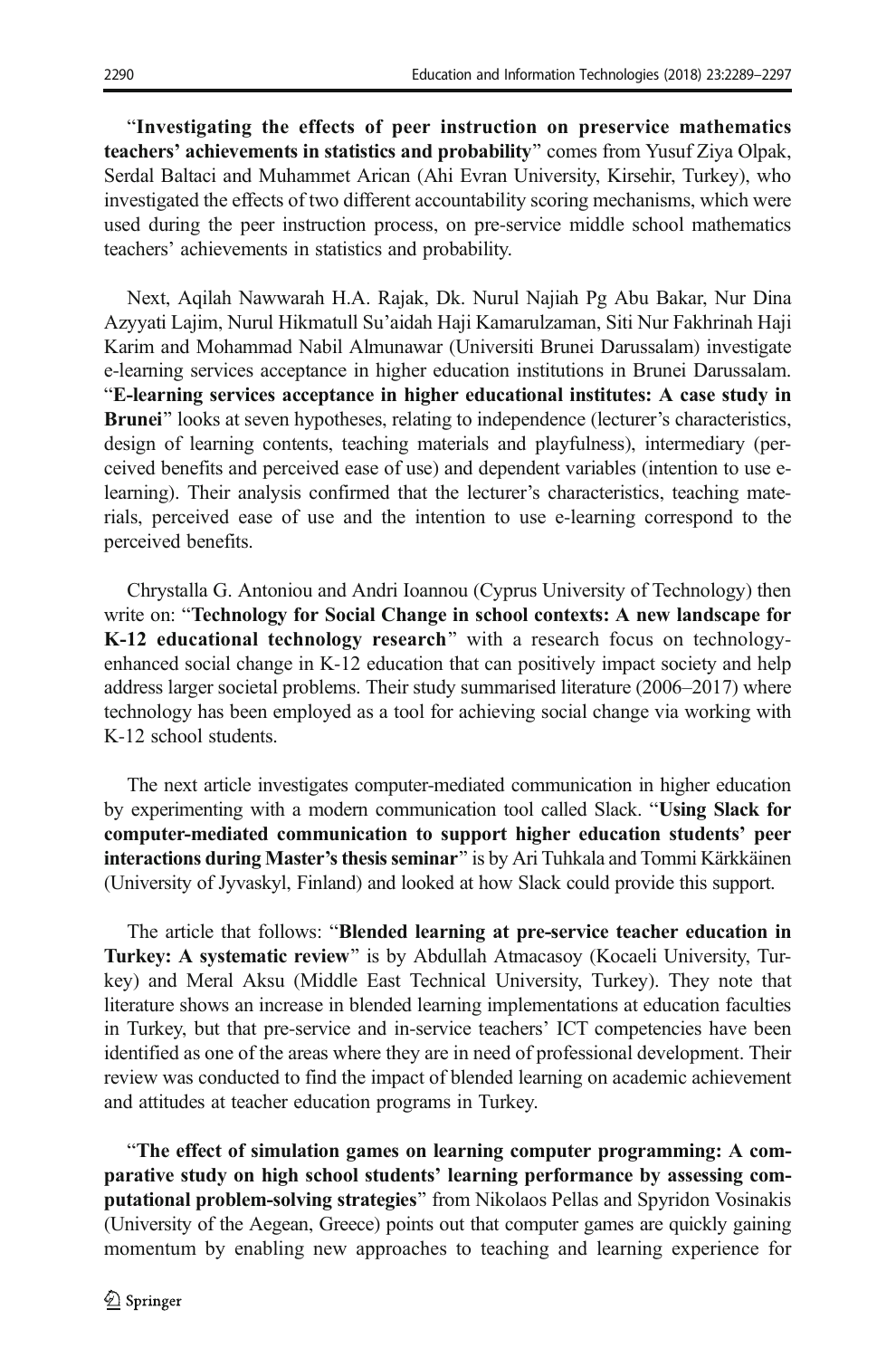programming courses in K-12 curriculum. Their quasi-experimental study presents evidence about how a game can assist boys and girls to gain a greater understanding of skills related to computational thinking for developing, implementing and transforming their solution plans into code based on their computational problem-solving strategies.

Next, Sohail Iqbal Malik (Buraimi University College, Oman) and Jo Coldwell-Neilson (Deakin University, Australia) discuss: "Gender differences in an introductory programming course: New teaching approach, students' learning outcomes, and perceptions". Their article reports on a study of gender differences in an introductory programming course that used a new teaching and learning approach based on the ADRI (Approach, Deployment, Result, Improvement) model. Their results showed that female students performed better in the high achiever category and male students performed better in the medium and low achiever categories in the final exam.

The moderating effect of experience on the intention to adopt mobile social network sites for pedagogical purposes: An extension of the technology acceptance model" is an article by Lam Wai Leong and Othman Ibrahim (Univerisiti Teknologi Malaysia), Mohammad Dalvi-Esfahani and Hamed Shahbazi (University of Isfahan, Iran) and Mehrbakhsh Nilashi (Univerisiti Teknologi Malaysia) that explores the factors that determine and influence the adoption of mobile social network sites in facilitating learning. The main purpose of their study was to explore the determinants of students' behavioural intention to do this by utilising an extended version of the Technology Acceptance Model (TAM).

Molecular symmetry plays a central role in chemistry education with regard to predicting chemical properties such as bonding and spectroscopic transitions, and Krishnashree Achuthan, Vysakh Kani Kolil and Shyam Diwakar (Amrita Vishwa Vidyapeetham, India) discuss this in: "Using virtual laboratories in chemistry classrooms as interactive tools towards modifying alternate conceptions in molecular symmetry". Their article elaborates a methodology designed to discover the alternate conceptions stemming from teaching molecular symmetry in a typical classroom environment and the impact of the virtual laboratory environment in correcting these misconceptions.

This article investigates the effects of integration of online learning and assessment in synchronization form on students' learning performance. "Combining Online Learning & Assessment in synchronization form" by Mohamed A. Amasha and Rania A. Abougalala (Damietta University, Egypt), Ahmad J. Reeves and Salem Alkhalaf (Qassim University, Saudi Arabia) seeks to evaluate how the synchronization content with immediate assessment can affect the knowledge performance of the students, finding that this was an intrinsic motivation and could be a promising way of enhancing students' learning performance.

BExploring the potentials of educational robotics in the development of computational thinking: A summary of current research and practical proposal for future work" was contributed by Andri Ioannou and Eria Makridou (Cyprus University of Technology). There is an argument that computational thinking will be a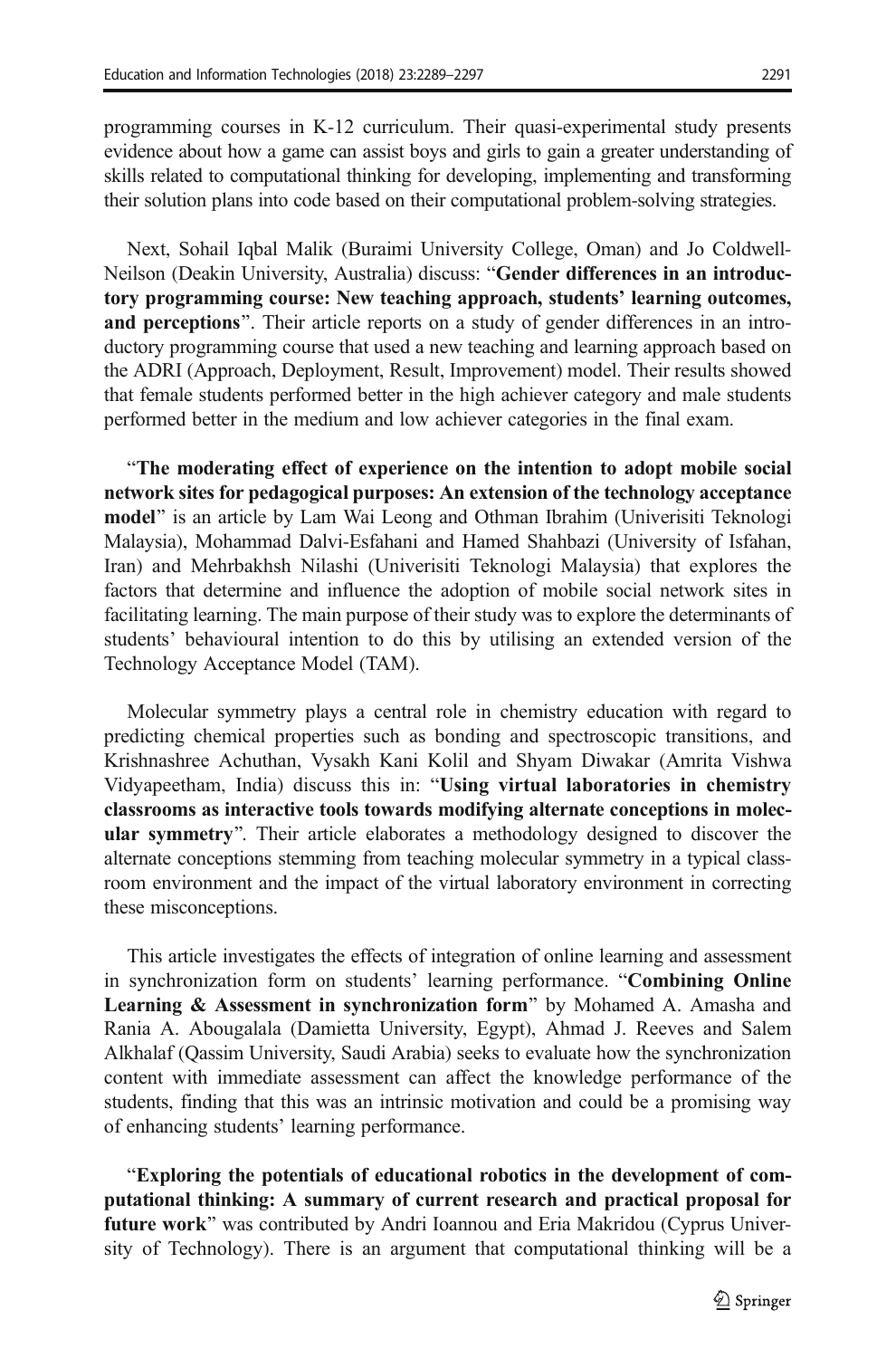fundamental skill needed for all individuals by the middle of the twenty-first century and thus should be cultivated in the early school years as part of the child's analytical thinking and as a principal component of Science-Technology-Engineering-Mathematics (STEM) education. Educational robotics is a useful supporting tool for this purpose.

Andreas Alexiou (University of Amsterdam, the Netherlands) and Michaéla C. Schippers (Erasmus University, the Netherlands) write on "Digital game elements, user experience and learning: A conceptual framework". The aim of this paper was to identify and theoretically validate the relationships between core game design elements and mechanics, user motivation and engagement and consequently learning, as well as to highlight the moderating role of player personality traits on learning outcomes and acceptance and suggest ways to incorporate them in the game design process.

The next article describes research aimed to investigate medical students' evaluation of using Telegram as a Social Networking Site in English for Specific Academic Purposes programs. "Evaluating the educational usability of Telegram as an SNS in ESAP programs from medical students' perspective" was contributed by Iman Alizadeh (Guilan University of Medical Sciences, Iran). Findings indicated that the trend of the students' views about the merits of the site centred on technical categories, their views about the demerits of the system revolved mainly around behavioural categories and their propositions were closely linked to educational categories.

"Effect of blended learning and learners' characteristics on students' competence: An empirical evidence in learning oriental music^ by Chamila Nishanthi Edward (Management and Science University, Malaysia), David Asirvatham (Taylor's University, Malaysia) and Md. Gapar Md. Johar (Management and Science University, Malaysia) note that blended learning has emerged as the most popular instructional design strategy in education in the last decade as it can significantly elevate students' engagement and competency in the learning process. Many countries, such as Sri Lanka, are still lag behind adopting this instructional design and this study aimed to investigate the effect of blended learning and learners' characteristics on Sri Lankan students' competence and to investigate the effectiveness of blended learning in teaching Oriental Music.

Fatima Ezzahraa Louhab, Ayoub Bahnasse and Mohamed Talea (University Hassan II of Casablanca, Morocco) next look at mobile learning and the flipped classroom approaches. "Considering mobile device constraints and context-awareness in adaptive mobile learning for flipped classroom" considers the usefulness of the context-aware mobile learning systems that take into account the different context dimensions to offer learners adapted learning according to their situation. Evaluation results showed that the use of the context dimensions and the device context in adaptive mobile learning is more beneficial for learners, especially in the flipped classroom.

"Perceptions toward adopting virtual reality as a teaching aid in information technology^ is from Salsabeel F. M. Alfalah (The University of Jordan). The use of technological tools is increasing rapidly in all fields of education, but it remains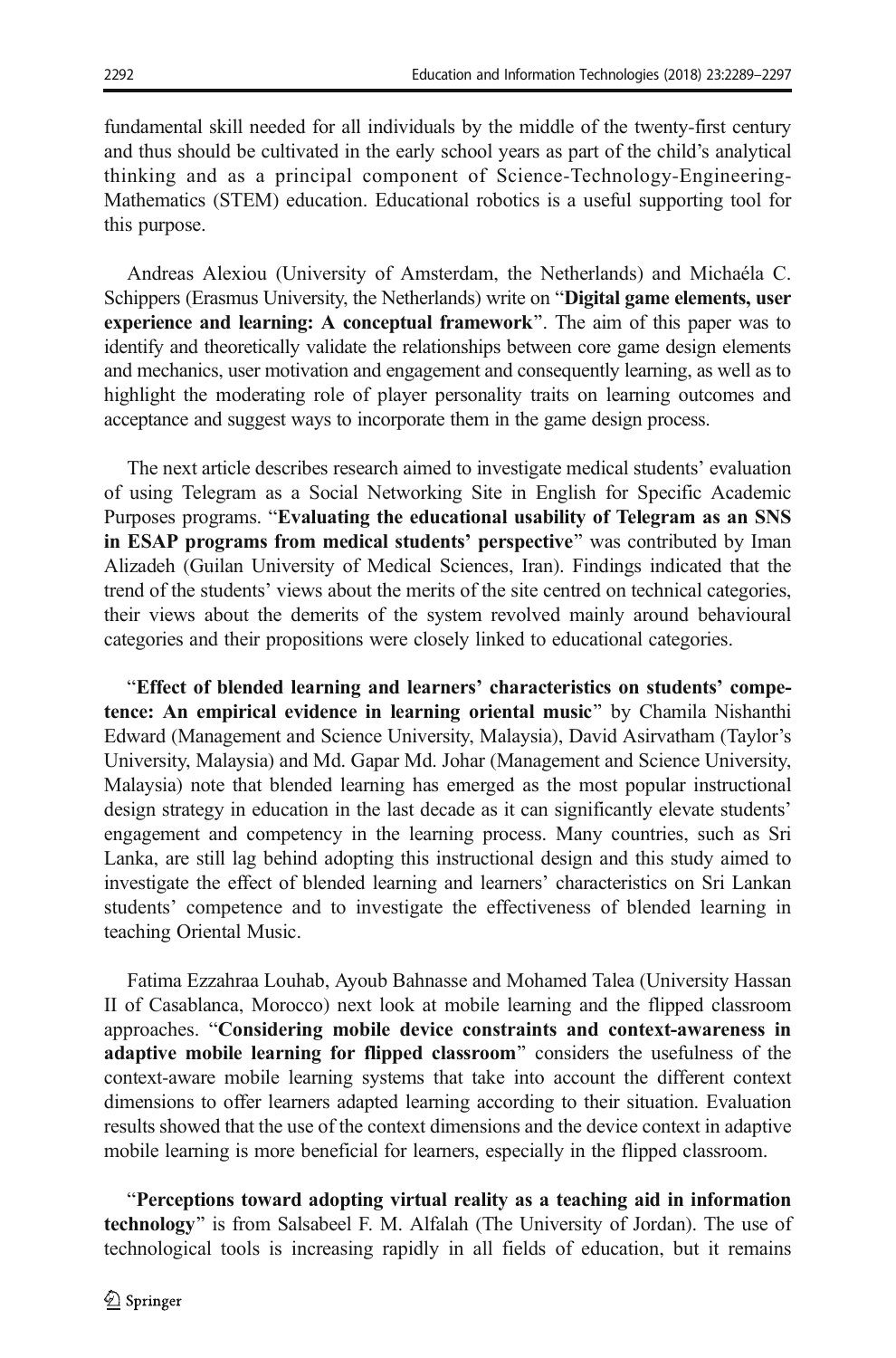challenging to provide sufficient learning media to higher education students. Virtual Reality is considered one of the novel options to add value to learning as it enables students to discover and explore their own knowledge and makes the learning process more interesting, so improving students' motivation and attention.

Nooshin Pordelan, Ahmad Sadeghi, Mohammad Reza Abedi, Marjan Kaedi (University of Isfahan, Iran) next write on: "How online career counselling changes career development: A life design paradigm". This study aimed to investigate and describe the role and effect of online career counselling interventions on the career development of students. Their results showed that interventions increased the students' level of career knowledge.

The next article: "Introducing fundamental object-oriented programming concepts in preschool education within the context of physical science courses^ comes from Kalliopi Kanaki and Michail Kalogiannakis (University of Crete) and begins by reminding us that objects are everywhere and that people deal with them all their lives. Although the basis of object-oriented programming is translating real-world objects into object-oriented code, learning object-oriented programming is still a difficult task. Their article presents a research proposal on how fundamental object-oriented programming concepts could be introduced to children in early childhood education when physical science courses take place.

Many researchers conduct studies in order to ensure technology integration in education, but most are related to material design and Serkan Dinçer (Çukurova University, Turkey) writes on: "Are preservice teachers really literate enough to integrate technology in their classroom practice? Determining the technology literacy level of preservice teachers". The purpose of the reported study was to determine knowledge, skills and attitudes about technology use by preservice teachers. Results found no relationship between knowledge/skill test scores and attitude as preservice teachers could not correctly describe their level of technology literacy, meaning that courses about technology literacy must be given in teacher training.

"Adult content filtering: Restricting minor audience from accessing inappropriate internet content" is by Bhavish Khanna Narayanan, Rajasekhara Babu M, Sharon Moses J and Nirmala M (VIT University, India). Smartphones have given minors unprecedented access to the internet and this poses the risk of unwanted exposure as well as intended access to harmful internet content such as pornography, violence and unmoderated chat sites which can have profound effects on the life of the minors. A strategy is proposed to address this concern.

A parsing algorithm visualizer is a tool that visualizes the construction of a parser for a given context-free grammar and then illustrates the use of that parser to parse a given string. These are used to teach a course on compiler construction which is included in all the authors' undergraduate computer science curricula. "PAVT: a tool to visualize and teach parsing algorithms", coming from Somya Sangal, Shreya Kataria and Twishi Tyagi (Netaji Subhas Institute of Technology, India), Nidhi Gupta (Hansraj College, India), Yukti Kirtani, Shivli Agrawal and Pinaki Chakraborty (Netaji Subhas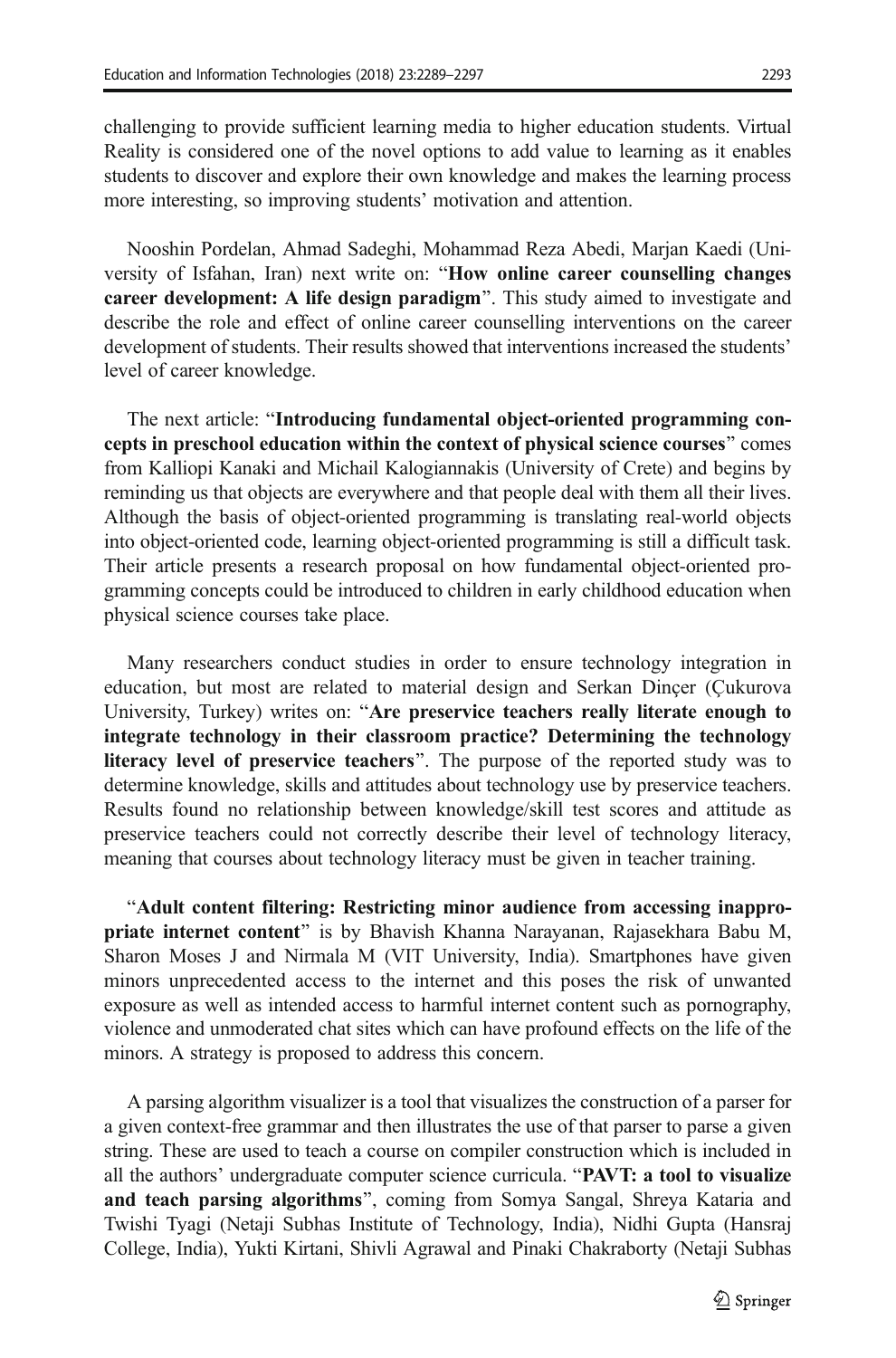Institute of Technology, India), presents a new parsing algorithm visualizer that can visualize six parsing algorithms: predictive parsing, simple LR parsing, canonical LR parsing, look-ahead LR parsing, Earley parsing and CYK parsing.

A. Zendler and K. Klein (Padagogische Hochschule Ludwigsburg, Germany) present a study which focuses on the empirical examination of learning outcome with respect to two instructional methods: direct instruction and web quest: "The effect of direct instruction and web quest on learning outcome in computer science education". Their findings show that learning with direct instruction performs better than web quest.

"Big data for online learning systems". In recent times online learning systems have seen rapid changes in technology, gigantic amounts of data to be stored and manipulated, a large number of learners, and diversity of educational resources. Karim Dahdouh, Ahmed Dakkak, Lahcen Oughdir and Fayçal Messaoudi (Sidi Mohamed Ben Abdellah University, Morocco) suggest that e-learning platforms must change their mechanisms for data processing and storage to be smarter. This article introduces the big data concept and its characteristics, and focuses on integration in a computing environment for human learning dedicated to online learning systems.

The next article examines applying interactive teaching methods at Russian universities. "Interactive methods of teaching at Russian engineering universities" by Veniamin Aleksandrovich Norin, Natalia Vladimirovna Norina and Yurii Vladimirovich Pukharenko (Saint Petersburg State University of Architecture and Civil Engineering, Russia) looks at interaction between professors and students that have become common at Russian universities: passive teaching methods, active teaching methods, and interactive teaching methods.

Kleopatra Nikolopoulou and Vasilis Gialamas (University of Athens, Greece) then write on: "Mobile phone dependence: Secondary school pupils' attitudes". Their article is a study into investigation of secondary school pupils' attitudes regarding possible mobile phone dependence. In their research they found that around half of the selected sample reported perceptions linked to the social motivational aspect of the mobile phones (peer dependence), phone use in order to feel better, as well as some negative consequences (loss of control).

"What's your status? Investigating the effects of social media on the students of Fiji National University" describes research by Akash Dutt Dubey (Jaipuria Institute of Management, India), Mumtaz Alam (Fiji National University) and Rani Roop Rekha (Lami High School, Fiji). This research work concentrates on the students of the Fiji National University and scrutinizes the effects of social media and networking sites on their behaviour as well as their education. It found that Fiji students have been affected both in positive and negative manners by the social media and social networking sites.

The next paper: "Short answer scoring system using automatic reference answer generation and geometric average normalized-longest common subsequence (GAN-LCS)^ comes from Feddy Setio Pribadi (Universitas Gadjah Mada, and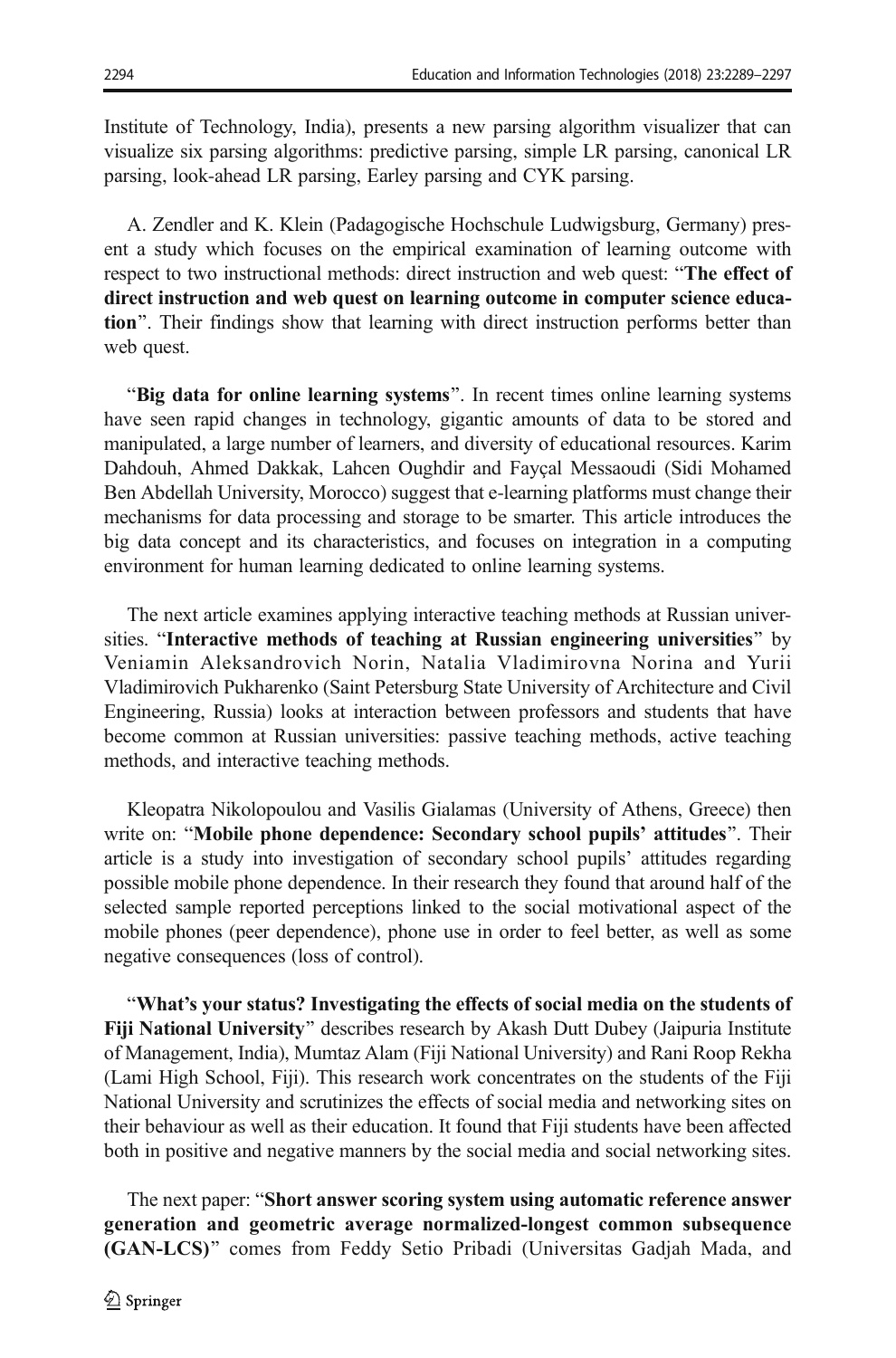Universitas Negeri Semarang, Indonesia), Adhistya Erna Permanasari (Universitas Gadjah Mada, Indonesia) andTeguh Bharata Adji (Universitas Gadjah Mada, Indonesia). They note that Automatic Short Answer Scoring system is one of the tools that can be used to conduct assessment process on e-learning systems. One of the methods applied in this system is for measuring similarities between the reference and student answers.

Eeva Liikanen (Tampere University of Applied Sciences, Finland), Marko Björn (Turku University of Applied Sciences, Finland) and Marianne Nielsen (University College Absalon, Denmark) then describe how seventeen degree programmes of Biomedical Laboratory Science in all Nordic countries collaborate in BioNord under NordPlus. The purpose of their study: "Use of information and communications technology by teachers and students in biomedical laboratory science educations in the Nordic countries" was to explore the use of ICT among teachers and students within the biomedical laboratory science studies in the Nordic countries collaborating in the NordPlus program.

BEvaluating the effectiveness of an educational programming intervention on children's mathematics skills, spatial awareness and working memory^ by David Messer (The Open University, UK), Lucy Thomas and Andrew Holliman (University of Coventry, UK) and Natalia Kucirkova (University College London, UK) investigates two questions. Firstly, is simple educational programming with children compared to working on mathematical tasks more effective in increasing scores in mathematical abilities, spatial awareness and working memory? Secondly is educational programming on a digital device, compared to similar paper and pencil programming activities, more effective in increasing mathematical abilities, spatial awareness and working memory?

The paper which follows is from Paul Bazelais and Tenzin Doleck (McGill University, Canada) and addresses the value of blended learning. "**Blended learning and** traditional learning: A comparative study of college mechanics courses^ notes that research has suggested that learning approaches such as blended learning can enhance both the quality of instruction and student learning outcomes in STEM education. Little, however, is known about how such instructional approaches affect learning outcomes in the context of pre-university science students.

"Does more internet usage provide good academic grades?" by V. Senthil (Thiagarajar School of Management, India) notes that the Internet is an important resource for students' academic activities and now occupies a central role in any academic environment. Student's academic references have changed dramatically in recent years with students spending more time on the internet. Reading and reference style has changed drastically from traditional methods. The research found that internet usage has a marginal impact on students' academic performance.

Since the early stages of schooling, many children are exposed to different learning disabilities, usually manifesting as dyslexia, dysgraphia, and dyscalculia. "Developing effective educative games for Arabic children primarily dyslexics^, coming from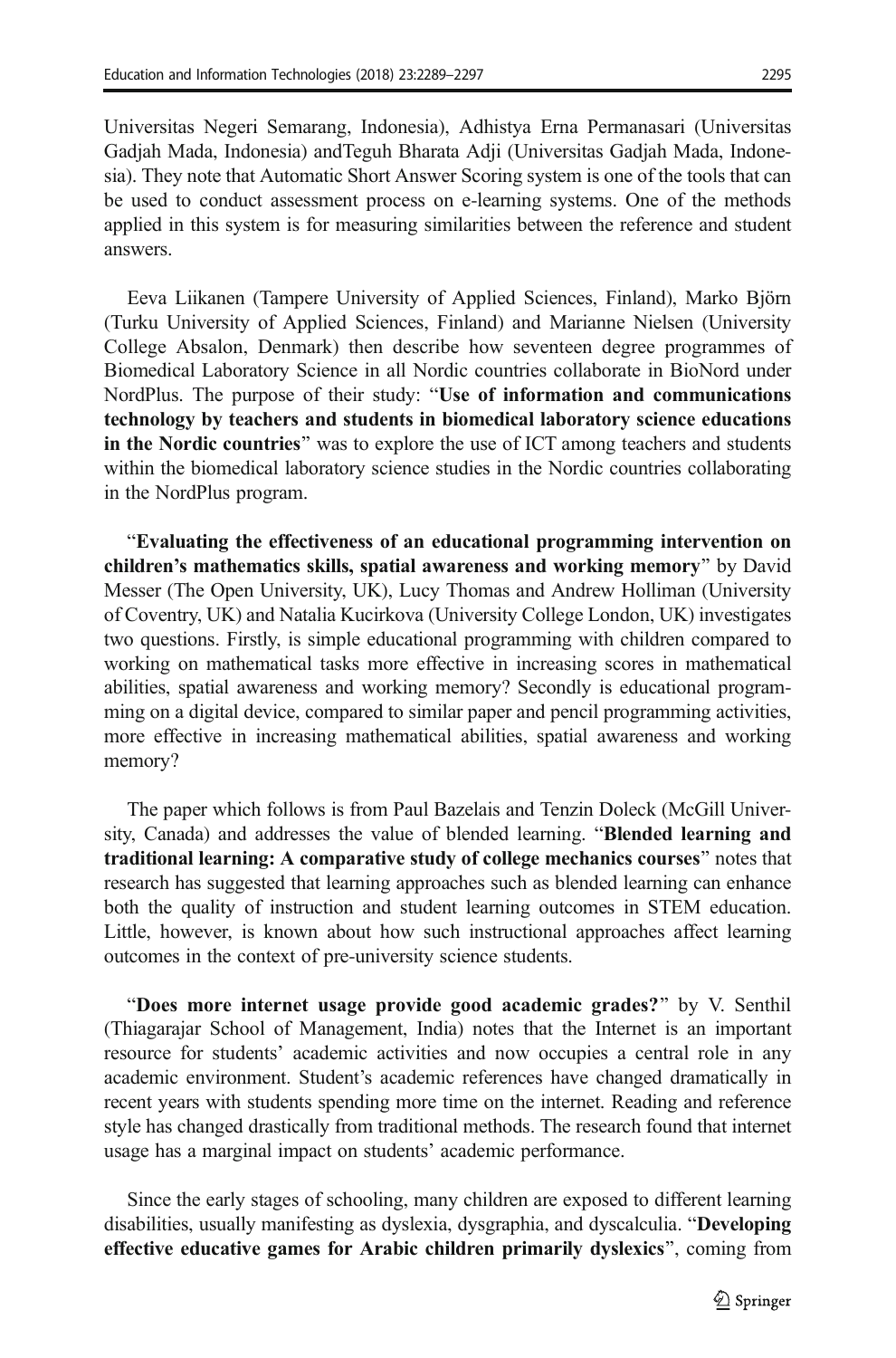Anoual El Kah and Abdelhak Lakhouaja (Mohammed First University, Morocco), notes that these disabilities impact on the normal academic achievement of the children and may even affect their social life. Their work offers a set of games for children with dyslexia and dysgraphia which delicately target Arabic learning disabilities and lend a helping hand to the child with LD to overcome reading and writing complications.

"The use of an online student response system to support learning of Physiology during lectures to medical students" is offered by Mohammed H. Abdulla (University College Cork, Ireland). This study aimed to validate the utilisation of online-based exercises for teaching medical students using Socrative, a free online platform, in teaching a physiology component of a second year module. Findings were that the use of online-based exercises through Socrative was positively received by medical students as an interactive classroom activity that also enhanced performance.

BExamining the motivation level of students in e-learning in higher education institution in Thailand: A case study" is from Si Na Kew (Universiti Teknologi Malaysia), Sirirat Petsangsri and Thanin Ratanaolarn (King Mongkut's Institute of Technology, Thailand) and Zaidatun Tasir (Universiti Teknologi Malaysia). Elearning in higher education institutions has the purpose of enhancing students' performance in their learning practice and so motivation is one of the important predictors of intention to use e-learning that can in turn make an impact on students' learning practice.

Zohre Mohamadi Zenouzagh (Islamic Azad University, Iran) next writes on: "Multidimensional analysis of efficacy of multimedia learning in development and sustained development of textuality in EFL writing performances". The research investigated the effect of multimedia learning on textuality of Iranian English as Foreign Language intermediate learners' writing performance in individual, collaborative and e-collaborative writing modalities from student and teacher perspectives.

BIntergenerational gaps in digital understanding and skills in Palestinian society in Israel^ by Khaled Abu-Asbah (Al-Qasemi Academic College of Education, Israel) dealt with this, and its influence on relations between parents and their children. Findings indicate the existence of such gaps and differences in adults and children's self-perception of their technological capabilities. This gap causes intergenerational tension harming the parents' authority and consequently stimulating parents' attempts to supervise the children's use of the Internet.

There are many decision-making theories that explain how people decide to buy, click, read or skip something online. "Students as information consumers: A focus on online decision making process", contributed by Emine Sendurur (Ondokuz Mayıs University, Turkey), notes that studies integrating the eye tracking methodology with decision-making processes have many assumptions. This study aimed to compare two search contexts to find if the assumptions are valid for both situations. Students were given two scenarios: a hotel search, and an academic topic search. They were assigned to decide on the best three options. As they engaged in searching, their eye movements accompanied with think-aloud were recorded.